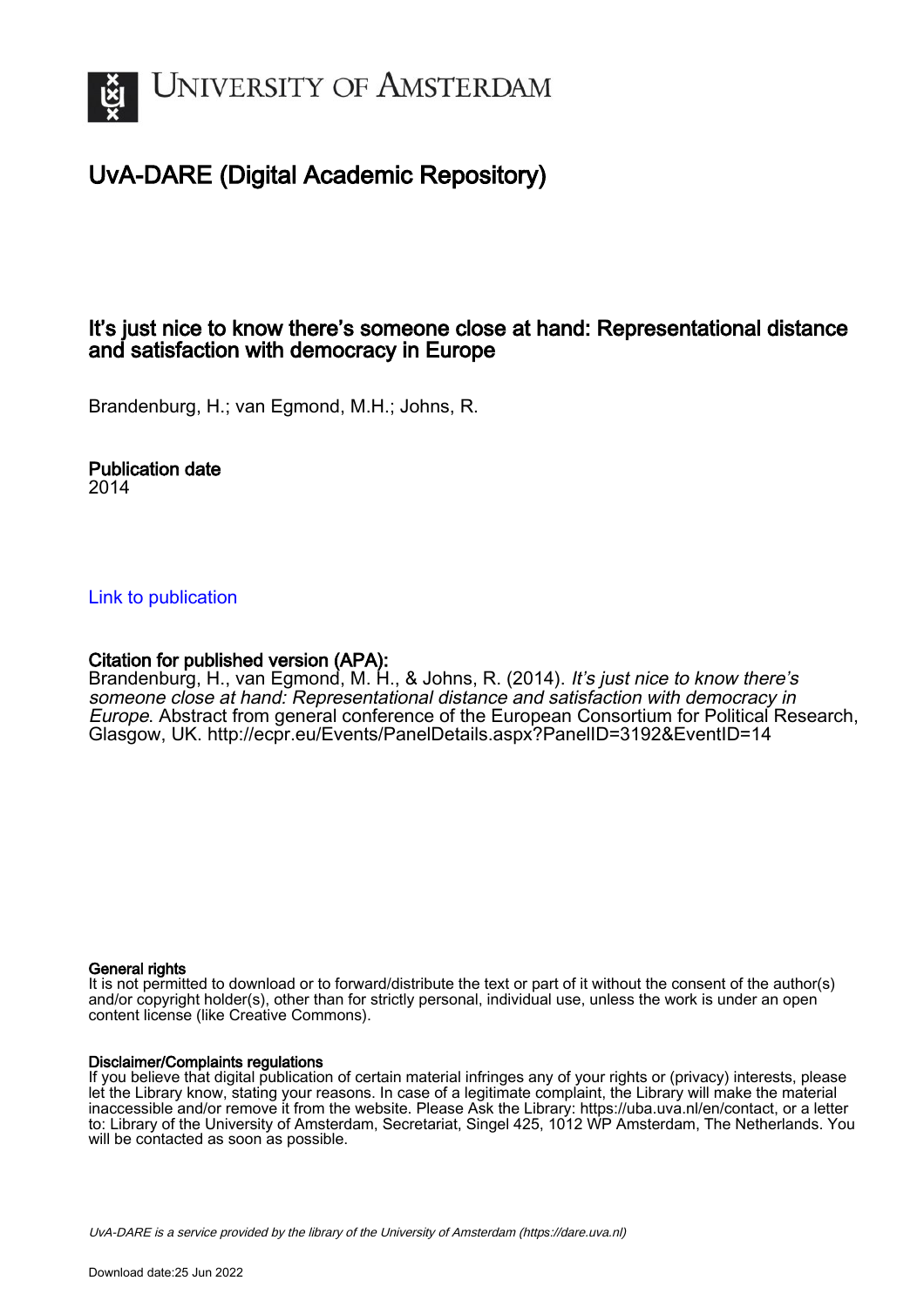# **It's Just Nice to Know There's Someone Close at Hand: Representational Distance and Satisfaction with Democracy in Europe**

Heinz Brandenburg\*

Marcel van Egmond

Robert Johns

\* Corresponding author

School of Politics & Public Policy University of Strathclyde 16 Richmond St Glasgow G1 1XQ

[heinz.brandenburg@strath.ac.uk](mailto:heinz.brandenburg@strath.ac.uk)

*In this paper, we assess the impact of the representativeness of European party systems on satisfaction with democracy. Starting from the proposition that voters care not just about what they get out of government, but also about having their views represented, we examine whether satisfaction is driven by a new measure of policy (in)congruence that we are introducing, namely the ideological distance between a voter and his or her closest party. Using European Election Study data from 1989-2009, we measure these distances by comparing respondents' self- and party-placements on two dimensions: left-right ideology and a European integration policy scale. Controlling for a range of socio-demographic and attitudinal variables that have previously been shown to impact on system support, and working with a multilevel design that nests individuals within their country and survey year, we find that perceived policy-distance matters: the more distance a voter sees between herself and her nearest party's left-right or EU policy position, the less satisfied she is with democracy. We also observe that mean distances between voters and parties have increased in the past few years. This lends support to suggestions that recent manifestations of public dissatisfaction and cynicism in Europe has to do with the declining representativeness of party systems.*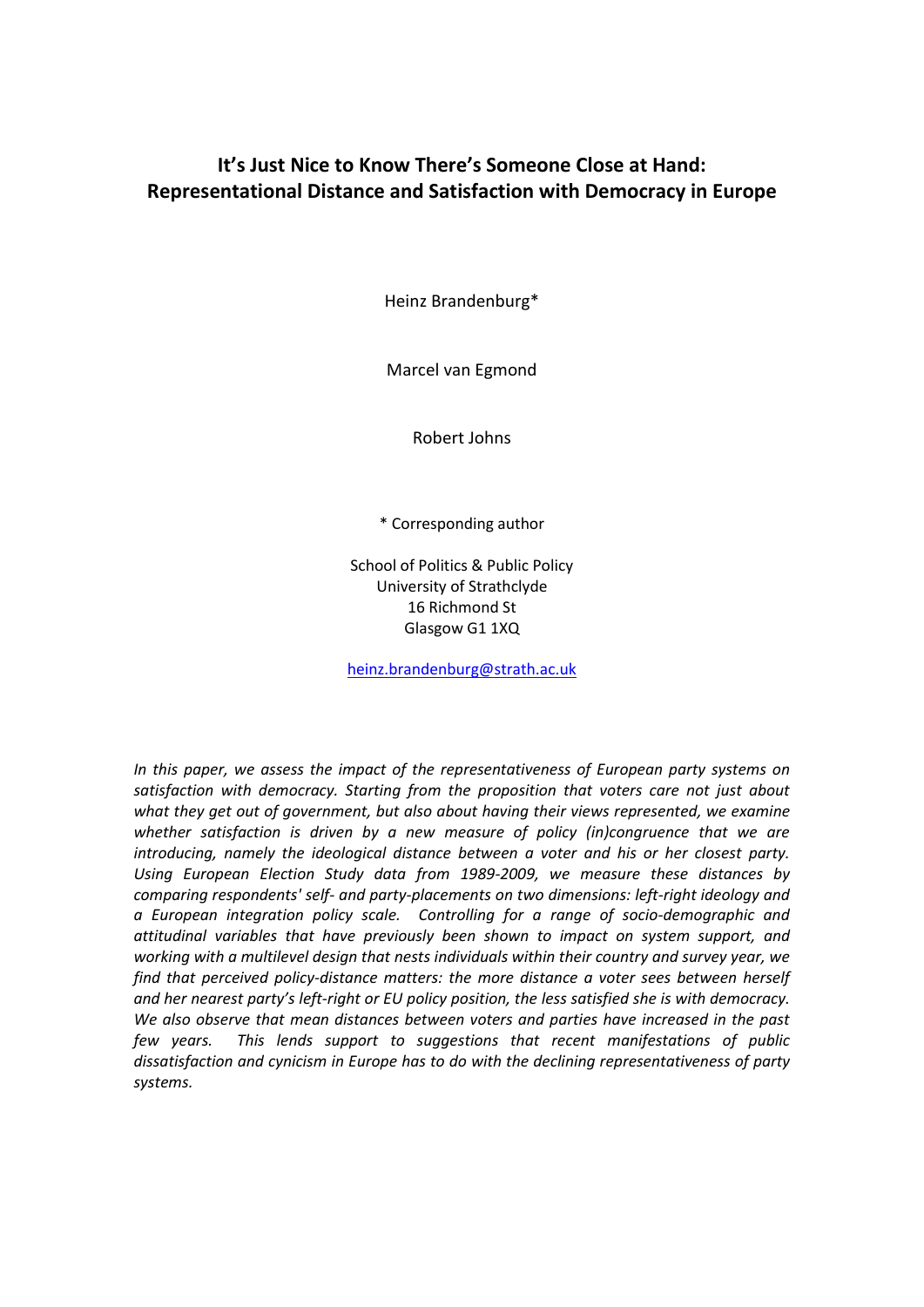### **1. Introduction**

This is not a golden age for electoral democracy in Europe. Turnout has long been declining in most countries, party identification likewise, established party systems have been breaking down, and the fallout from recent economic crises seemed to expose a worrying disconnect between elites and electors. When Schmitter and Trechsel assert that "one of the most striking features of European democracies is an apparently widespread feeling of political discontent, disaffection, scepticism, dissatisfaction and cynicism among citizens" (2004, p. 15), they can be accused of exaggeration but not fabrication. Admittedly, there is debate about just how new is this discontent, and whether the current situation constitutes a 'crisis' (Budge and Newton, 1997; van de Walle et al., 2008; Norris, 2011). But this should not obscure the key point which is that, across Europe, the competition between the major parties at election time leaves a large (and probably a growing) proportion of citizens unimpressed.

In this article, we examine one possible source of such disillusionment: the representativeness of European party systems. Our basic argument is that citizens derive satisfaction from having a party that represents their views – even if that party does not necessarily gain office. Conversely, those voters feeling that no party out there shares their preferences are liable to feel let down by electoral politics. There is a straightforward analogy with social representation, which bonded citizens to the political system by making them feel that there was a party catering for the interests of 'people like them'. Policy or ideological representation has the potential to do the same, making people feel that views like theirs are given expression at election time. Essentially we propose that voters care not just about what they get out of government, but also about having their views represented – between elections as well as at them.

While there is no shortage of prior research seeking to predict, explain and understand satisfaction with democracy (see, *inter* numerous *alia*, Anderson and Guillory, 1997; Blais and Gélineau, 2007; Lühiste, 2013), relatively little of this has focused on aspects of representation. One exception is Myunghee Kim's (2009) study showing that 'incongruence' – defined as the distance between a voter's ideological position and the position of the median party in parliament – generates dissatisfaction with democracy. This provides a useful departure point for our own work but we move beyond it, conceptually as well as empirically. The conceptual shift is to allow voters' policy preferences to be represented by parties as well as by parliaments or governments. Following from this, the empirical shift is to examine whether satisfaction is driven by a different measure of incongruence, namely the ideological distance between a voter and his or her closest party. Using European Election Study (EES) data from 1989-2009, we show that it is. Citizens perceiving a party – even a relatively small one – closer to them, whether on a left-right ideological or a European unification issue scale, were more satisfied with democracy in their member state. In other words, the representativeness of the party system matters. In the next two sections, we explain why that is, before presenting the data and results and our conclusions about the representation-satisfaction nexus.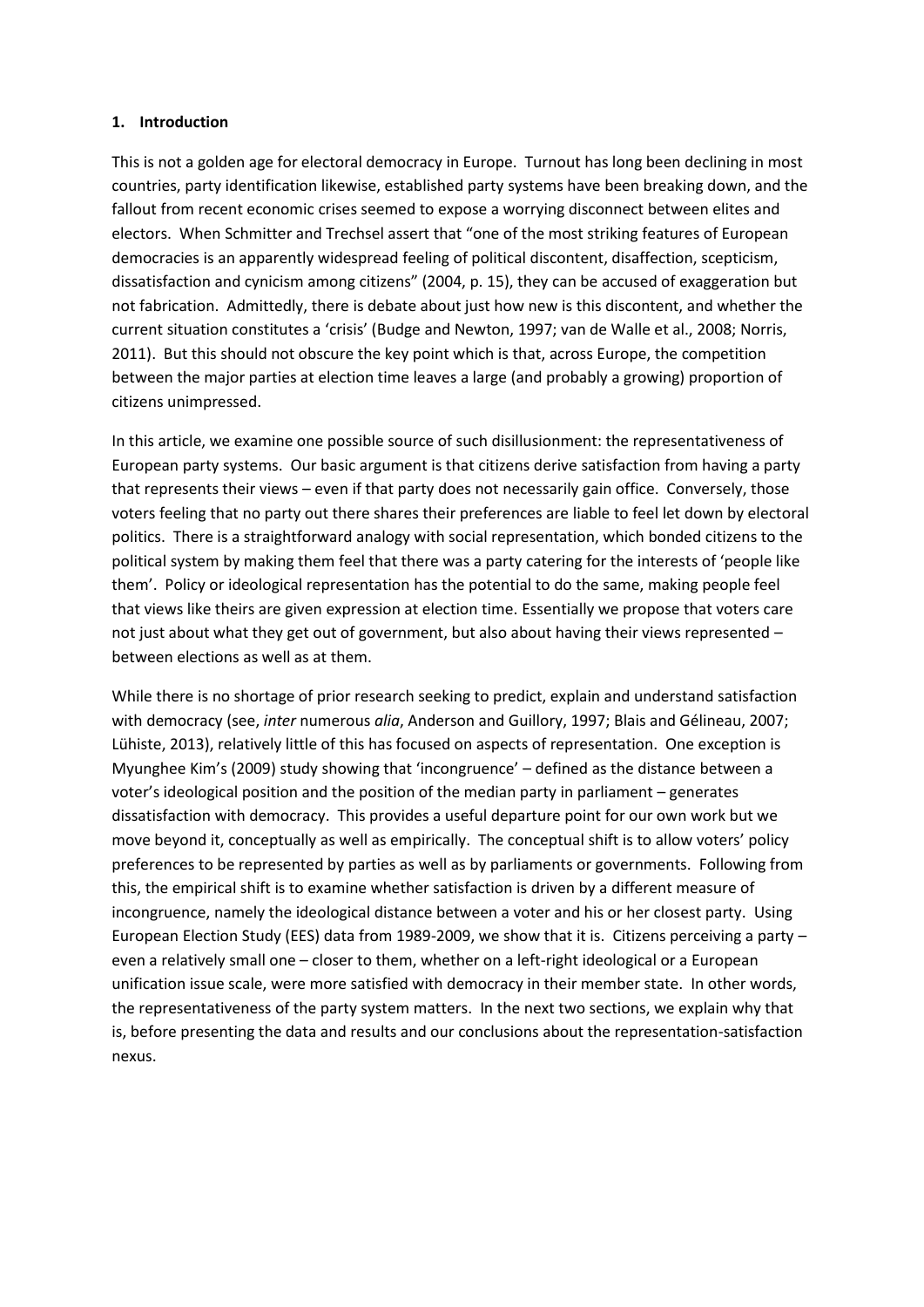### **2. The representativeness of a party system**

In a previous article (Brandenburg and Johns, 2013), we proposed an innovative way of conceptualising and operationalising the notion of substantive or policy representation, i.e. the extent to which parties or governments manage to represent or respond to the policy preferences of voters (Adams and Merrill, 1999; Blais and Bodet, 2006; Huber and Powell, 1994; Miller and Stokes, 1963; Powell, 2004; Schmitt and Thomassen, 1999). Previously, scholars tended to almost invariably assess dyadic relationships: between candidates and their electoral districts (Miller and Stokes, 1963), between voters and parties (Schmitt and Thomassen, 1999) or between governments and the electorate (Huber and Powell, 1994).The latter investigates whether governments enact the popular will – and how well institutional arrangements ensure as much. In those models, the popular will is typically represented by the median voter. As Matt Golder and Jacek Stramski (2010, p. 90) summarise, 'the predominant way to conceptualize and measure citizen–representative congruence is in terms of the absolute ideological distance between the median citizen and the government'. Representation is thus understood in terms of what those authors call 'absolute median citizen congruence'.

We argued that this 'commonality' approach of focusing on governments and the mean or media voter neglects all information about the distribution of citizen preferences – that is, about whether and how opinions vary. As such, it implies consensus, downplays ideological divisions and thus gives an incomplete account of the representative capacity of political parties. While parties are widely acknowledged as the crucial linkage between public preferences and policy making, most clearly so in the 'responsible party' model of representation (Miller and Stokes, 1963; Powell, 2004; Schmitt and Thomassen, 1999), the focus remains on governments. It is by gaining office and enacting their programmes that parties are held to represent their voters. The notion that parties might fulfil representative functions while in opposition is largely ignored.

In contrast, we argued that the quality of policy representation can and should be understood and assessed in terms of how adequately a legislature reflects existing ideological diversity in society - 'the ideal of having a legislature that accurately reflects the ideological preferences of the citizenry as a whole' (Golder and Stramski, 2010, p. 91). Instead of dyadic relationships and the concept of one-to-many representation which underlies much of the policy congruence literature, we decided to focus on many-to-many representation, or the notion of party system representativeness, as a measure of how well a society can be represented in politics.

Our earlier work then focused on three elements: first, to propose a robust measure of party system representativeness, second to use the case of British politics to trace the declining quality of political representation (i.e. the continuous erosion of party system representativeness over time), and thirdly to show with individual level data that declining party system representativeness comes at a cost: it renders more citizens dissatisfied with democracy in their country.

The core difficulty in conceptualising many-to-many representation, or the representativeness of party systems, lies in the fact that voters are continuously distributed – whether normally or otherwise – across the entire ideological spectrum, whereas parties are few and (sometimes) far between. The task is therefore to establish how the distribution of a small number of parties – maybe only two and never more than single figures if we consider only pivotal parties – matches with the continuous distribution of an entire society. Golder and Stramski (2010, pp. 96ff.) deal with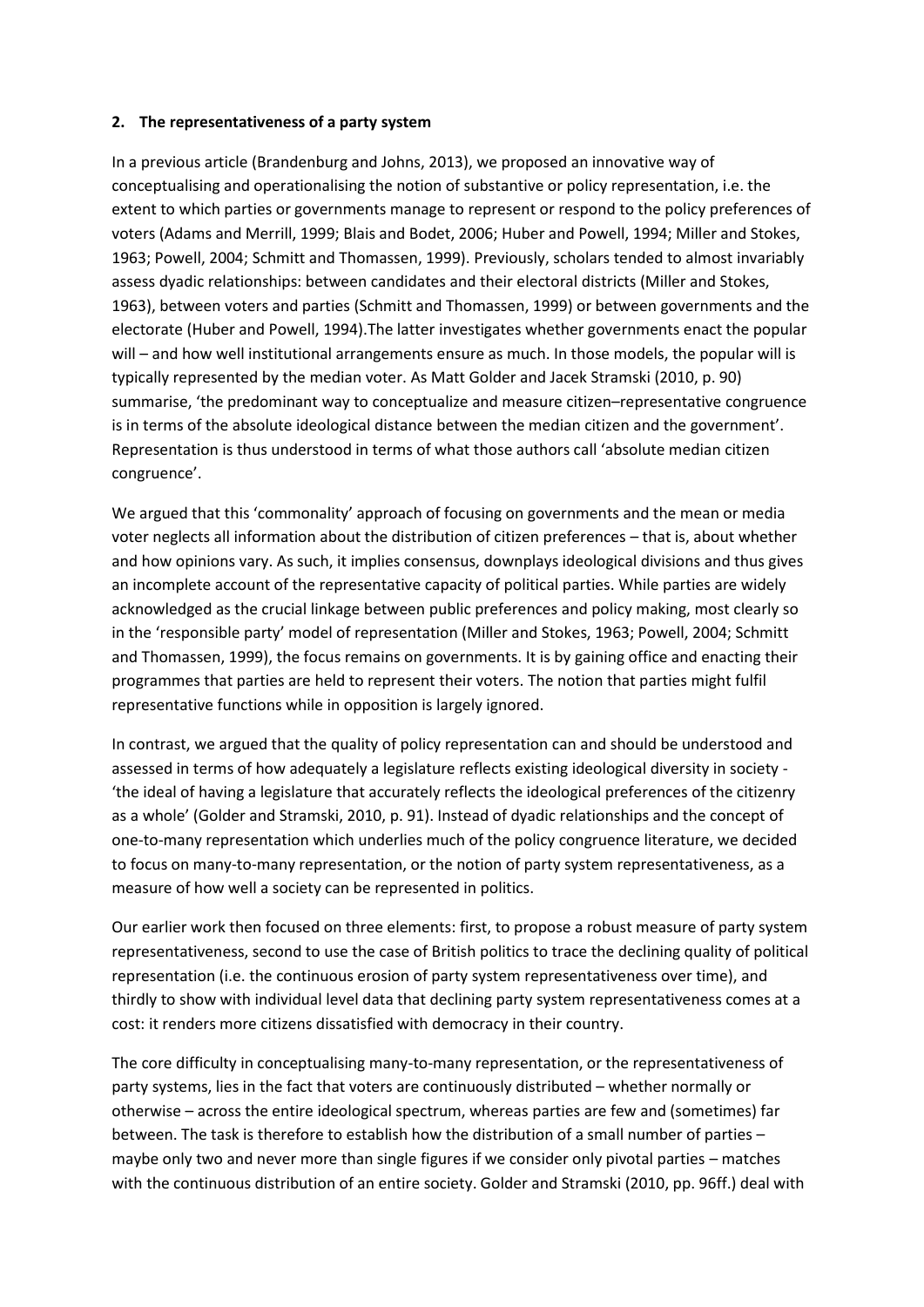this by means of cumulative distribution functions (CDFs) for both citizens and party systems, and then measuring how much the area between the two CDFs differs from zero. However, this does artificially convert a highly discontinuous small-N distribution of parties into a continuous distribution, weighted by party size. We argue that this can be avoided by a much simpler means of conceptualising and, ultimately, operationalising party system representativeness. *Basically, for any number of parties and any continuous distribution of citizens along an ideological or policy dimension, those parties can be arranged along that dimension so that the mean distance of a citizen from his or her nearest party is minimised.* As a simple example, imagine six voters being uniformly distributed along a six-point policy dimension: that is, one located at each of the six points. If there are two parties, party system representativeness would be maximised with the two parties at points 2 and 5. No voter would be more than one point away from a party, and the total sum – and thus the mean – of voter–party distances is minimised. Thus, while party system representativeness is an aggregate-level concept, on this reading it is operationalised via an individual-level indicator: *the average distance of a citizen from his or her nearest party.* The smaller that mean distance, the more representative the party system.

As that simple example highlights, the maximally representative party system may be quite different from any Downsian competitive equilibrium. And that was the crux of our argument: that competition for votes does not necessarily preserve the normative ideal in terms of party system representativeness. Were the two parties to move to points 3 and 4 in the spectrum, which as Downsian vote-maximisers they'd be compelled to, the mean distance-to-nearest-party among voters at points 2–5 would remain unchanged but the two voters at the extreme points would see their policy representation reduced.

And this was the second element of our earlier work, to show for the British case that competition for votes undermines party system representativeness. Our work can also be understood as an empirical application of work by Laver and Sergenti (2011) who argued that vote-seeking parties tend to outperform parties that remain ideologically representative of their traditional or current supporters, and who showed with computer simulations that over time party competition almost invariably leads to suboptimal representation. We calculated for six British elections (1987-2010) what would have been the ideal placement of the two main parties given the distribution of policy preference on a left-right scale among the British electorate, and found that the main parties converged rapidly and dramatically from 1997 onwards. Given only moderate conversion in the electorate, the evidence clearly pointed towards increasingly suboptimal representation. Even the 1980s when parties were more polarised then would have been ideal given the distribution in the electorate, provided far superior representation than Britain has nowadays.

### **3. Representational distance and satisfaction with democracy**

The final step in that earlier work was to show that party system representativeness matters. Capitalising on the fact that our measure of party system representativeness translates straightforwardly to the individual level, we can do this with a simple regression model. The hypothesis is simply that a citizen's distance from her nearest party should be inversely related to her satisfaction with democracy. If this hypothesis is borne out, then an optimally representative party system will (*ceteris paribus*) also maximise public satisfaction with the workings of democracy.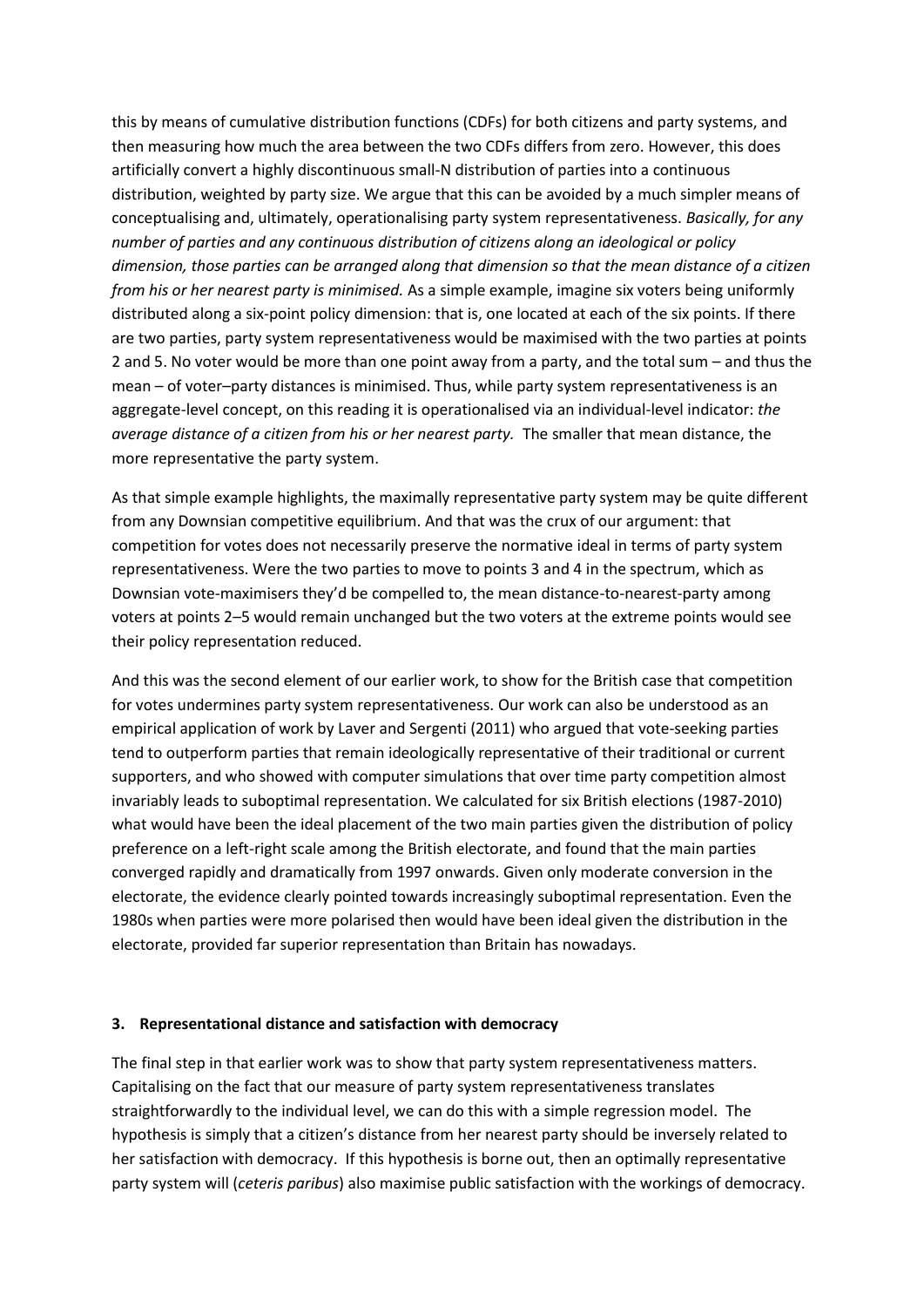Two findings from that individual-level analysis in Brandenburg and Johns (2013) are worth noting here. The first is the strong support for the core hypothesis. There was a clearly significant and negative relationship between distance from the nearest party and satisfaction with democracy. The size of that effect was considerable, too, being exceeded only by the effects of variables like political trust and approval of the government's record that are troublingly similar – and thus potentially endogenous to – the dependent variable. The second point is that satisfaction was driven by a sense of ideological proximity, not ideological variety. There was no effect of respondents' perception of the gap between the two parties. Thus, although the severe convergence in the British party system has reduced satisfaction with democracy, this is not because it has reduced choice but because it has left the average voter further from the nearest major contender for office.

For present purposes, the big question is whether these findings will be replicated in a wider crossnational setting. And that question is especially pertinent given the idiosyncrasy – especially within a European context – of the British electoral and party system. How do our arguments and expectations translate to countries with more parties, more ideological diversity and a less pronounced trend to convergence? On the one hand, there seems no reason to suppose that the core individual-level hypothesis will not stand up. The tendency to dissatisfaction among those without an ideologically nearby party should remain, even if the larger number of parties means that there are fewer such voters. So our primary hypothesis remains:

### *H1: There is a negative relationship between distance to nearest party and satisfaction with democracy*

However, there is an important potential moderator to this effect: the size of that nearest party. This variable was not relevant in the British case where, for the large majority of respondents, their nearest party was a major contender for office. It is not clear that citizens will find all that much solace in ideological proximity to a party that is very small and/or stands no chance of participating in government – as will often be the case in some of the more fragmented party systems in Europe. We therefore hypothesise:

### *H2: The negative relationship between distance to nearest party and satisfaction is weaker where that party is smaller*

Whereas the British findings mentioned above were based on left-right and tax-spending scales, the use of European Election Study data also allows us to test for distance effects on a cross-cutting policy divide, that of support for European unification. The unidimensionality of the Hotelling-Downs model does not match the reality of party competition in most European countries, and the European unification issue itself has become a significant divider in many member states. Moreover, our argument here should apply to any salient dimension. Insofar as voters are concerned with an issue or dimension, they should derive satisfaction from feeling their views represented and dissatisfaction if there is no proximate party to do so. So our main expectation is that H1 should hold with both left-right and European unification distances. However, given that left-right is generally the more dominant dimension across the continent (Hellwig, 2008), we also hypothesise as follows: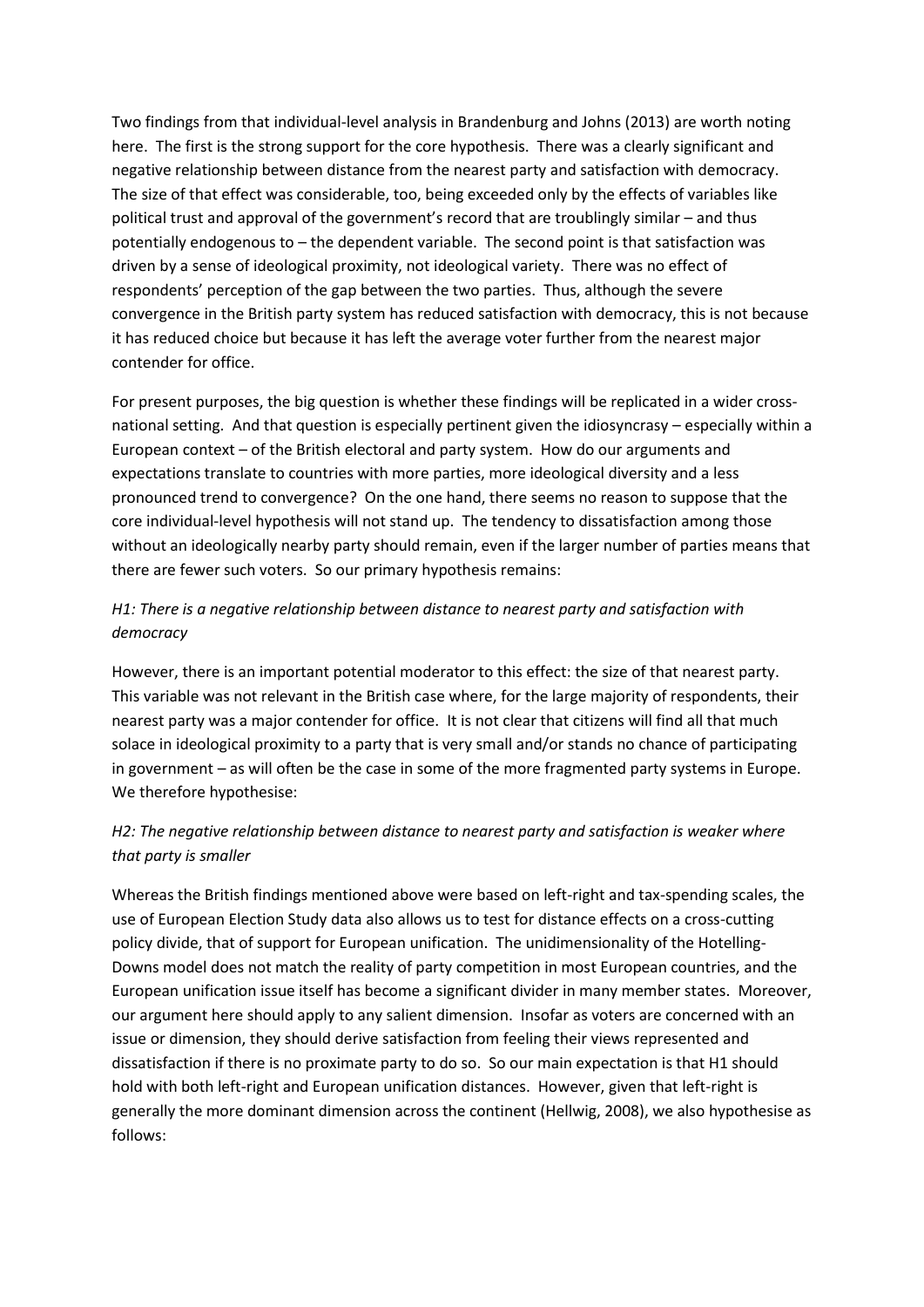*H3: The negative effect on satisfaction with democracy is stronger with distances on the left-right than with distances on the European unification dimension.* 

### **4. Data and research design**

1

The first thing to make clear here is that, although the analyses in this paper are cross-national, the unit of analysis remains the individual citizen. We could shift up a level and correlate mean distance to the nearest party with mean satisfaction across countries and across time. But that kind of aggregate-level analysis is plagued by a shortage of observations and a surfeit of variables that really need to be controlled to allow for causal inference. More fundamentally, unless and until we establish that the individual-level relationship hypothesised above actually holds, there is no theoretical basis to anticipate an aggregate-level effect.

There are two major cross-national survey data sources which offer the key individual-level variables – ideological placements and satisfaction with democracy – necessary for testing our hypotheses. These are the European Election Study (EES) and the Comparative Study of Electoral Systems (CSES) series. The former offers a longer time series; the latter covers a wider range of countries. For this analysis we chose to use EES data for a number of reasons. For one, the expansion of the EU has seen the number of countries available for analysis increase steadily. While not as large and diverse as the CSES countries, they do offer substantial variation in party systems and country characteristics. Secondly, the EES offer comparable data for a substantial number of countries over a longer time frame – up to 30 years for the core EU member states – than CSES offers, potentially allowing for over-time trend analyses. Lastly, the EES offers us information on multiple dimensions, viz Left-Right and EU-integration, which allows us to test the effect of distances on more than one dimension, of varying political importance

By including data from five European Election Studies, from 1989 to 2009, we accumulate a huge sample of over 60,000 respondents (despite hefty proportions of non-response on the ideological placement questions in particular, and a number of control variables being available for only fractions of the EES samples). All five studies include an identical battery of questions based on a 1- 10 left-right scale,<sup>1</sup> with respondents asked to place both themselves and their perceived positions of all political parties with parliamentary representation. Since we are concerned with public perceptions of representation, it makes sense to use these subjective placements rather than quasiobjective measures of the sort provided by expert judgments of party positions or content analysis of platforms (as from the Comparative Manifesto Project). We therefore calculated, for all respondents across up to 27 countries (in 2009) and five European elections, their nearest party and distance to that party on the left-right scale. A substantial proportion of respondents proved to be equidistant from multiple parties, which does not affect the representational distance calculation but does necessitate a choice when calculating variables like the size of that nearest party. In cases of equidistance, we took the largest – in terms of vote share – as the relevant nearest party.<sup>2</sup>

 $^1$  Unhelpfully for those undertaking longitudinal analysis, this was changed to a 0-10 scale for the 2009 study.

 $2$  By choosing the largest of the joint-nearest parties, we limit the chance of a Type I error in testing H2.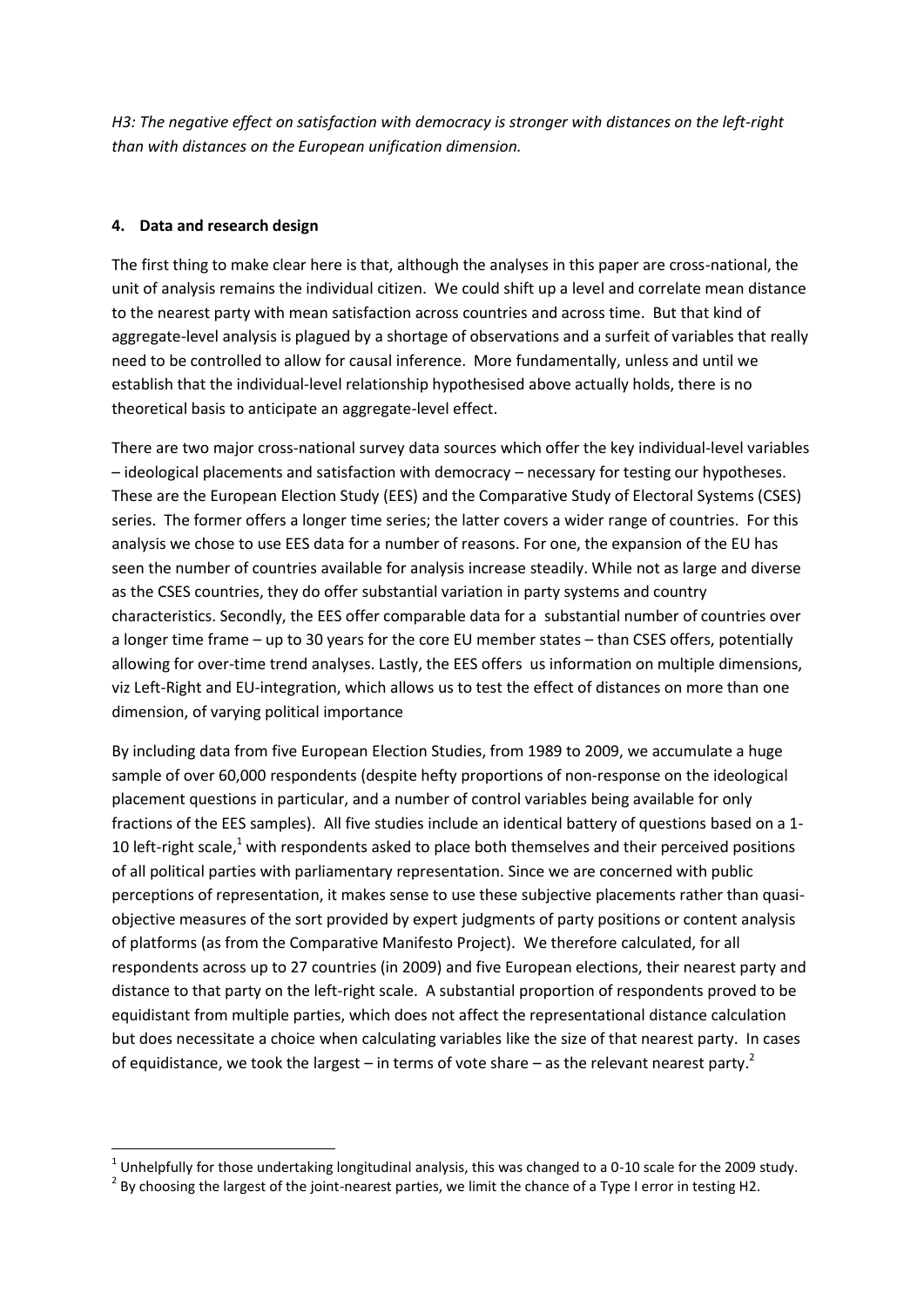It is worth emphasising that our analysis is not intended to take account of voting behaviour. We could have measured distance to the party for which a respondent voted, either at that European or the previous general election. In many ways the expectation would remain the same: those obliged to vote for a party more ideologically distant would be less satisfied with the electoral offering and thus with democracy in that country. (And of course many people will vote for their nearest party in any case.) Our choice of distance to the nearest party reflects our core argument that citizens derive satisfaction from having an ideologically proximate party that shares and expresses their views, at least to some extent independently of electoral calculations.

Our core dependent variable is the long-established question which measures respondents' satisfaction with democracy in their own country, using a four-point scale from very satisfied to very dissatisfied. While there has been much valid criticism of this measure (Canache et al., 2001; Linde and Ekman, 2003), it remains ubiquitous in cross-national survey research and is the obvious choice for an analysis of this kind.

While individual EES questionnaires offer an extensive range of control variables, the field narrows rather when we seek questions asked in all five years. Nonetheless, we are able to include a reasonable battery of controls that have been shown to influence satisfaction with democracy at the individual level, notably age, sex, education, social class, party identification, approval of the government's record, and of course left-right position (and its quadratic term, measuring left-right extremity) itself.<sup>3</sup>

Finally, at the party rather than the country level, we used vote shares – from the national election directly preceding the EP election in question – to measure the size of the nearest party.<sup>4</sup>

### **5. Results**

**.** 

Prior to an investigation of their effects on satisfaction with democracy, it is useful to show the distribution of our key distance-to-nearest-party variables. Their distribution across individuals is shown in Figure 1 which shows that, whether on the left-right or the European unification scale, by far the most common distance is 0 and it is very unusual for respondents to lie a long way away from their nearest party. On the whole, this is heartening. It means that party systems are not widely perceived as unrepresentative and that any dissatisfaction from feeling unrepresented is the province of a relatively small minority.

 $3$  It is worth adding that the nature of our independent variable eases concerns that its measured effect is inflated by omitted variable bias. If we had measured representational distance by a single direct item, like for example the CSES question "Would you say that any of the parties in [country] represent your views reasonably well?", there would be concerns that a general disillusionment was creating a spurious association between that variable and satisfaction with democracy. However, our measure is based on separate placement questions, less directly or immediately connected to the dependent variable.

<sup>4</sup> In cases where no national election data was available – such as with newly emerged parties or electoral coalitions – then the actual vote share in the concurrent EP election was used as a substitute.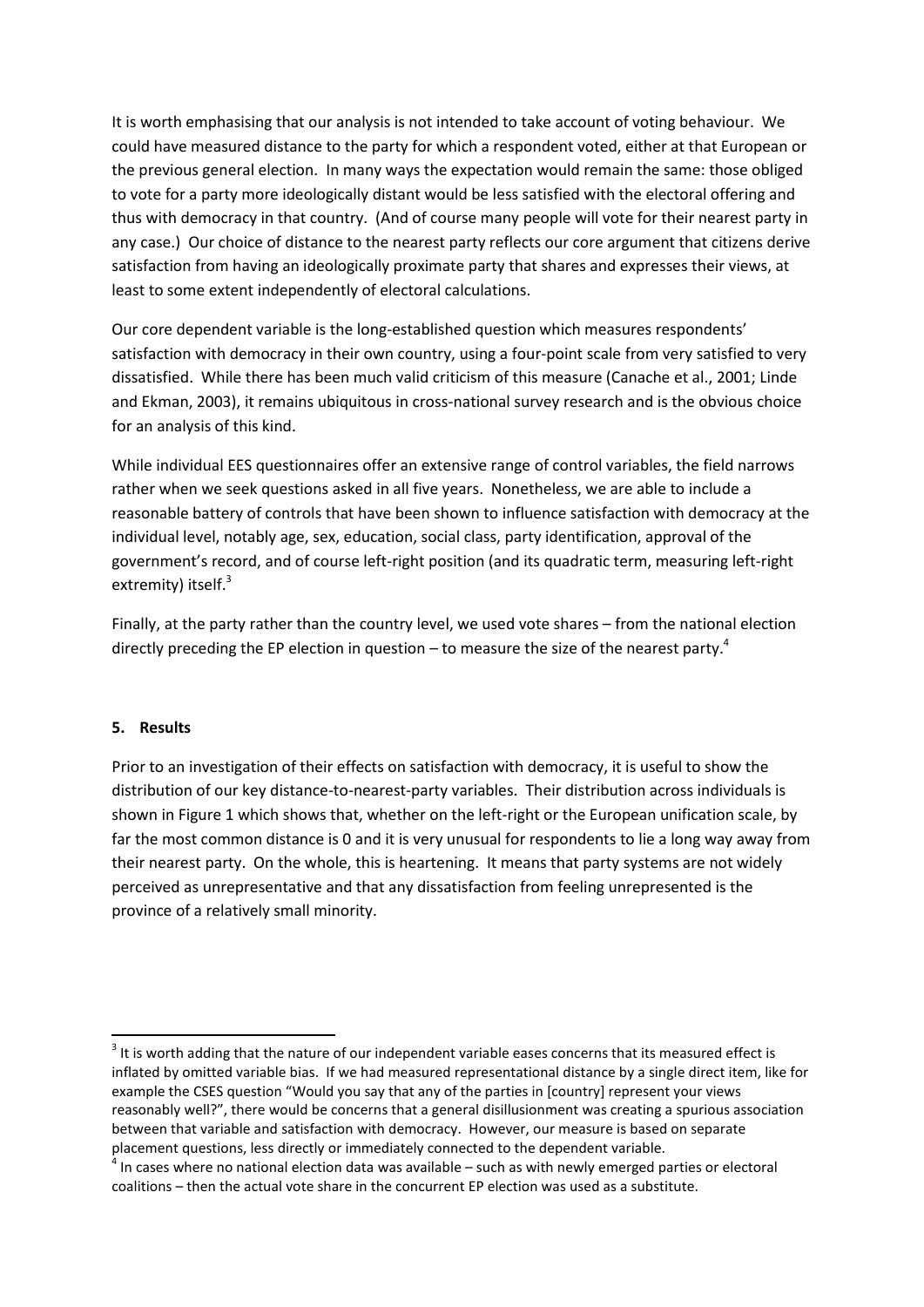

*Figure 1 Distribution of distances to nearest party on left-right and European unification scales*

Three caveats are necessary, however, before we draw too sanguine a conclusion. First, the proportion of 0s is heavily inflated by the widespread tendency among respondents to satisfice on these cognitively arduous items by using the midpoint of the scale. (If they do the same for themselves and, say, an unfamiliar party, they will automatically record a 0.) Second, on the more concrete European unification scale, where respondents were rather more dispersed, there was slightly more evidence of people seeing all parties at a distance. Third, there is evidence that representational distances have recently widened. While Figure 1 aggregates across all EES for which each scale is available (i.e. 1989-2009 for left-right and 1999-2009 for European unification), Figure 2 shows the mean distance in each of the EES years separately. There is no steady upward trend but there is clear evidence that the mean distance on both dimensions increased appreciably between 2004 and 2009. On the assumption that representational distances do take a toll on satisfaction, then that toll will have increased recently.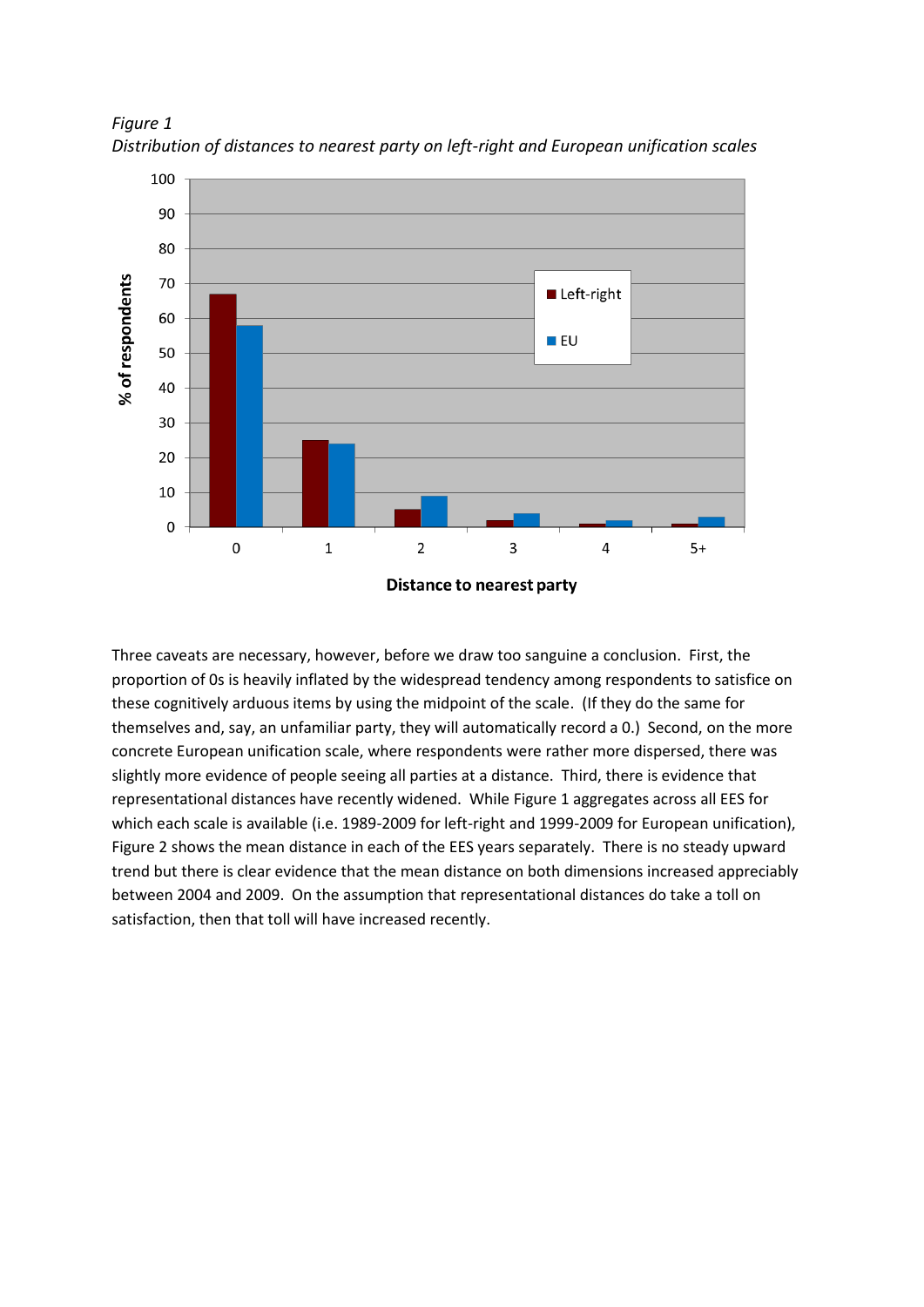

*Figure 2 Mean distances to nearest party on left-right and EU scales by EES year*

Our main business in this section is to test that assumption. In the first analysis, we pool all five EES datasets to generate an overall indication of any impact of left-right or EU representational distances over the 1989-2009 period. To reflect the non-independence of observations in the data, we run multi-level mixed-effects regression models, nesting respondents within years within countries. We run three pairs of models: with left-right distances only, with EU distances only, and then with both together. In each case there is a pair of models, the first specifying only a main effect of distance (to test H1) and the second introducing a size\*distance interaction (to test H2). The results – coefficients and robust standard errors – are in Table 1.

**EES**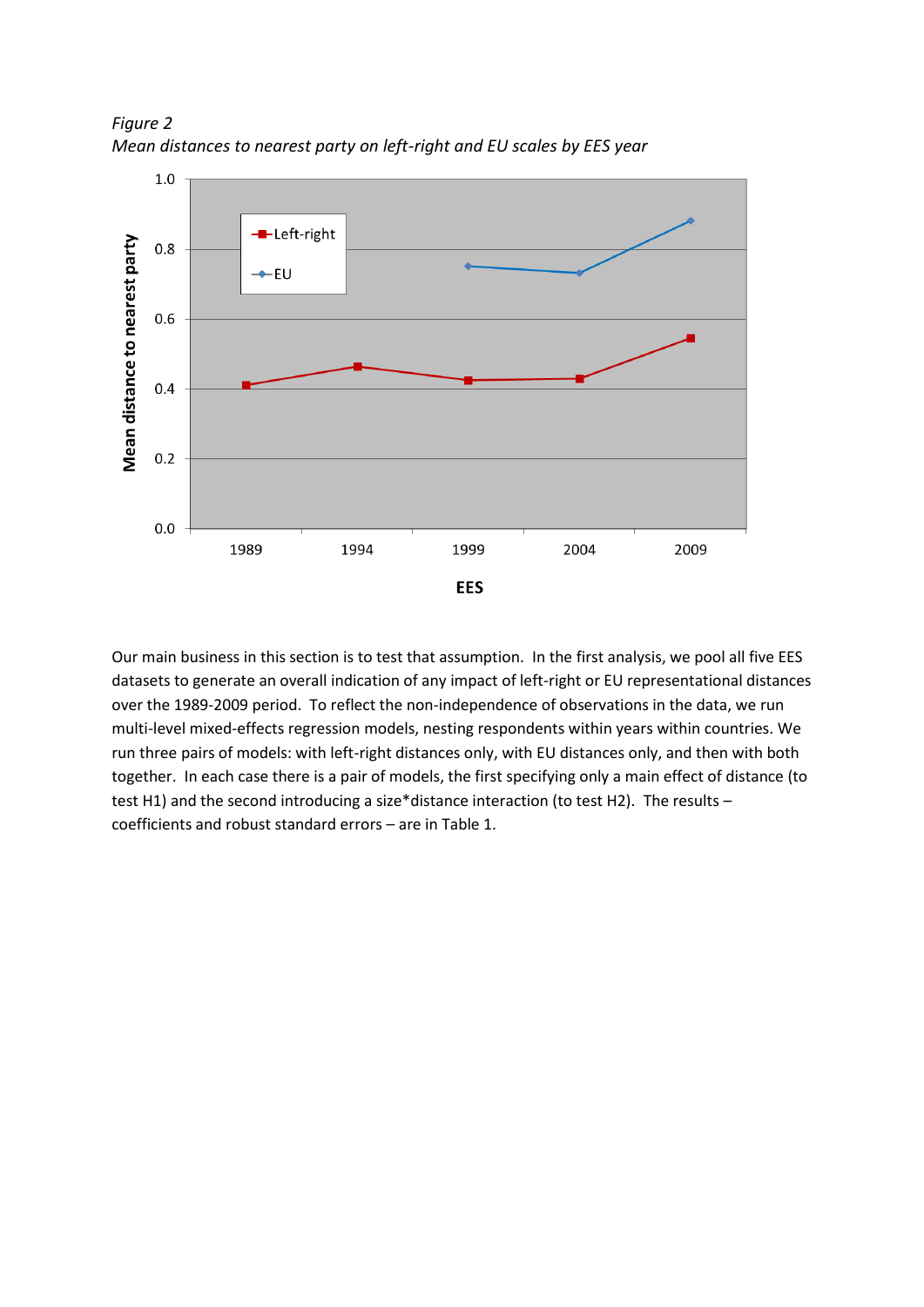# *Table 1 Multilevel regression of satisfaction with democracy based on left-right (LR) and EU issue distances (pooled EES)*

|                              | Left-right    |        |               |        | <b>EU</b>   |        |               |        | <b>Combined</b> |        |             |        |
|------------------------------|---------------|--------|---------------|--------|-------------|--------|---------------|--------|-----------------|--------|-------------|--------|
|                              | Model 1       |        | Model 2       |        | Model 1     |        | Model 2       |        | Model 1         |        | Model 2     |        |
|                              | coef          | se     | coef          | se     | coef        | se     | Coef          | se     | coef            | se     | coef        | se     |
| Distance to nearest party LR | $-0.029**$    | 0.004  | $-0.030**$    | 0.004  |             |        |               |        | $-0.030**$      | 0.005  | $-0.030**$  | 0.005  |
| Size of nearest party LR     | $0.003**$     | 0.000  | $0.003**$     | 0.000  |             |        |               |        | $0.002**$       | 0.000  | $0.002**$   | 0.000  |
| Distance LR * size           |               |        | 0.000         | 0.000  |             |        |               |        |                 |        | $-0.000$    | 0.000  |
| Distance to nearest party EU |               |        |               |        | $-0.021**$  | 0.003  | $-0.024**$    | 0.003  | $-0.022**$      | 0.003  | $-0.025**$  | 0.003  |
| Size of nearest party EU     |               |        |               |        | $0.003**$   | 0.000  | $0.002**$     | 0.000  | $0.003**$       | 0.000  | $0.002**$   | 0.000  |
| Distance EU * size           |               |        |               |        |             |        | $0.001**$     | 0.000  |                 |        | $0.001**$   | 0.000  |
| EES year                     | $-0.008$      | 0.005  | $-0.008$      | 0.005  | $-0.026*$   | 0.011  | $-0.026*$     | 0.011  | $-0.025*$       | 0.011  | $-0.025*$   | 0.011  |
| Age                          | $-0.000$      | 0.000  | $-0.000$      | 0.000  | $-0.000$    | 0.000  | $-0.000$      | 0.000  | $-0.000$        | 0.000  | $-0.000$    | 0.000  |
| Male                         | $0.031**$     | 0.006  | $0.031**$     | 0.006  | $0.035**$   | 0.007  | $0.035**$     | 0.007  | $0.037**$       | 0.008  | $0.037**$   | 0.008  |
| Terminal education age       | $0.004**$     | 0.001  | $0.004**$     | 0.001  | $0.006**$   | 0.001  | $0.006**$     | 0.001  | $0.006**$       | 0.001  | $0.006**$   | 0.001  |
| Subjective social class      | $0.061**$     | 0.003  | $0.061**$     | 0.003  | $0.064**$   | 0.004  | $0.064**$     | 0.004  | $0.063**$       | 0.004  | $0.063**$   | 0.004  |
| Party identifier             | $0.083**$     | 0.007  | $0.083**$     | 0.007  | $0.084**$   | 0.008  | $0.084**$     | 0.008  | $0.082**$       | 0.008  | $0.082**$   | 0.008  |
| Interest in politics         | $0.028**$     | 0.004  | $0.028**$     | 0.004  | $0.035**$   | 0.005  | $0.035**$     | 0.005  | $0.032**$       | 0.005  | $0.032**$   | 0.005  |
| Left-right position          | $0.019**$     | 0.001  | $0.019**$     | 0.001  | $0.019**$   | 0.002  | $0.018**$     | 0.002  | $0.017**$       | 0.002  | $0.017**$   | 0.002  |
| Left-right position squared  | $-0.006**$    | 0.000  | $-0.006**$    | 0.000  | $-0.004**$  | 0.000  | $-0.004**$    | 0.000  | $-0.005**$      | 0.000  | $-0.005**$  | 0.000  |
| Constant                     | 18.287        | 10.248 | 18.298        | 10.247 | 54.528*     | 21.685 | 54.726*       | 21.668 | 51.889*         | 21.584 | 52.061*     | 21.569 |
| $\boldsymbol{N}$             | 60,231        |        | 60,231        |        | 40,851      |        | 40,851        |        | 39,407          |        | 39,407      |        |
|                              |               |        |               |        |             |        |               |        |                 |        |             |        |
| Log-Likelihood               | $-67,628.274$ |        | $-67,628.060$ |        | -45,757.975 |        | $-45,751.587$ |        | -43,979.856     |        | -43,974.350 |        |
| aic                          | 135,284.548   |        | 135,288.120   |        | 91,545.951  |        | 91,535.174    |        | 87,993.712      |        | 87,986.701  |        |
| bic                          | 135,410.632   |        | 135,432.215   |        | 91,675.216  |        | 91,673.057    |        | 88,139.600      |        | 88,149.753  |        |

note: \*\* p<0.01, \* p<0.05. Data nested (respondents within countries within years).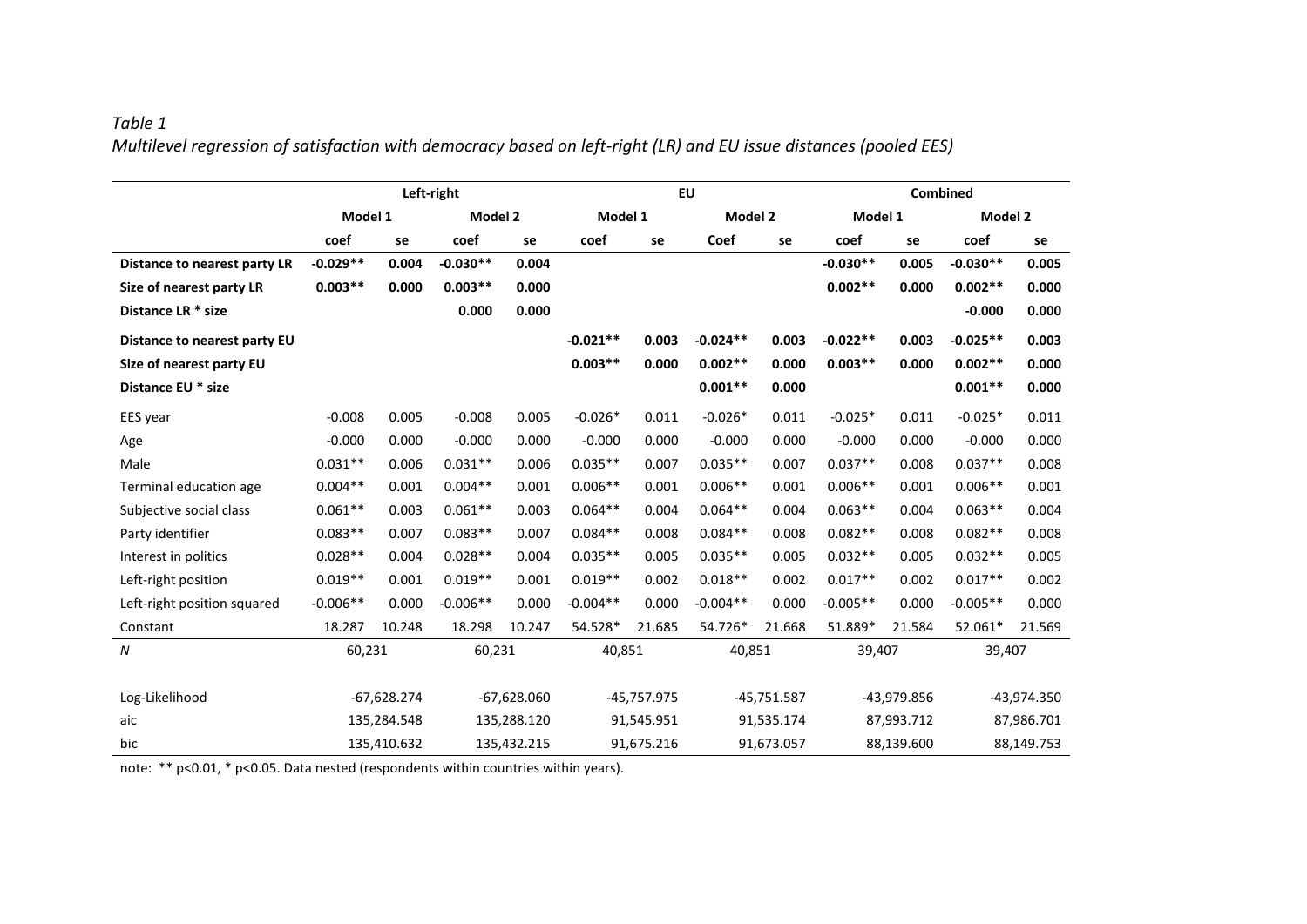The first key point to note is that the distance-to-nearest-party main effects are uniformly negative and significant across all six regressions. Other things remaining the same, the further away is a voter's nearest party on either the left-right scale or the European integration scale, the less satisfied is that voter is with democracy in her country. This is clear and robust confirmation of H1. The effect sizes are barely altered by including both dimensions in the same regression and so distances on both continue to have an impact on satisfaction. As foreshadowed in H3, distance from the nearest party on the left-right scale has a stronger effect than on the EU scale, but the difference is not large. Policy distance matters on more than one dimension.

One other consistently significant predictor is the size of the nearest party. The positive effect throughout confirms that there is a boost to satisfaction for those whose nearest party, on whichever policy dimension, is a more powerful electoral force. In H2, we suggested that party size might also moderate the effect of distance, with voters particularly prizing having a relatively large party that is close to them. This hypothesis receives no support. For one thing, there is no sign of a significant interaction when it comes to the left-right scale. In the EU analyses, the interaction does reach statistical significance but is a good deal weaker than the two main effects of distance and party size. Moreover, the positive form of the interaction means that it runs contrary to H2. The relationship between nearest party and satisfaction is actually weaker among those for whom that party is large. What that means in practice is two things. First, voters are particularly aggravated if, peering into the distance for their nearest party, they still see only a minor player. Second, voters can derive satisfaction from feeling represented by a nearby party even if it is small. This is clear support for our broader argument that satisfaction is not just about winners and outputs.

In an earlier analysis, we saw that the mean distance between voters and their nearest party on both policy dimensions has widened over our period. Our results so far suggest that this widening will have come at a cost – that is, unless the negative consequences of distance have eased over time. To check that, we re-ran LR and EU model 2 but on each EES dataset separately. Since the EU scale is only available for the last three EES, we did not run the model with distances on both policy scales but rather present findings here separately for LR and EU distances. Since the controls are there for that purpose and not of central interest here, we save space by reporting only the core coefficients for distance and size in Tables 2 and 3.

In Table 2, we see that while the positive effect of nearest party size is fairly consistent across time, the impact of left-right distances seems to take a step change upwards. Distance to the nearest party is basically irrelevant in the first two years but becomes clearly relevant in the three most recent EES. Moreover, since the results in Table 1 were based on a pooled dataset that included 1989 and 1994, we can infer that the effects of left-right distance are actually stronger than was implied in that table. In other words, at a time when European party systems are becoming less representative of their voters, these increasing distances have begun to matter more.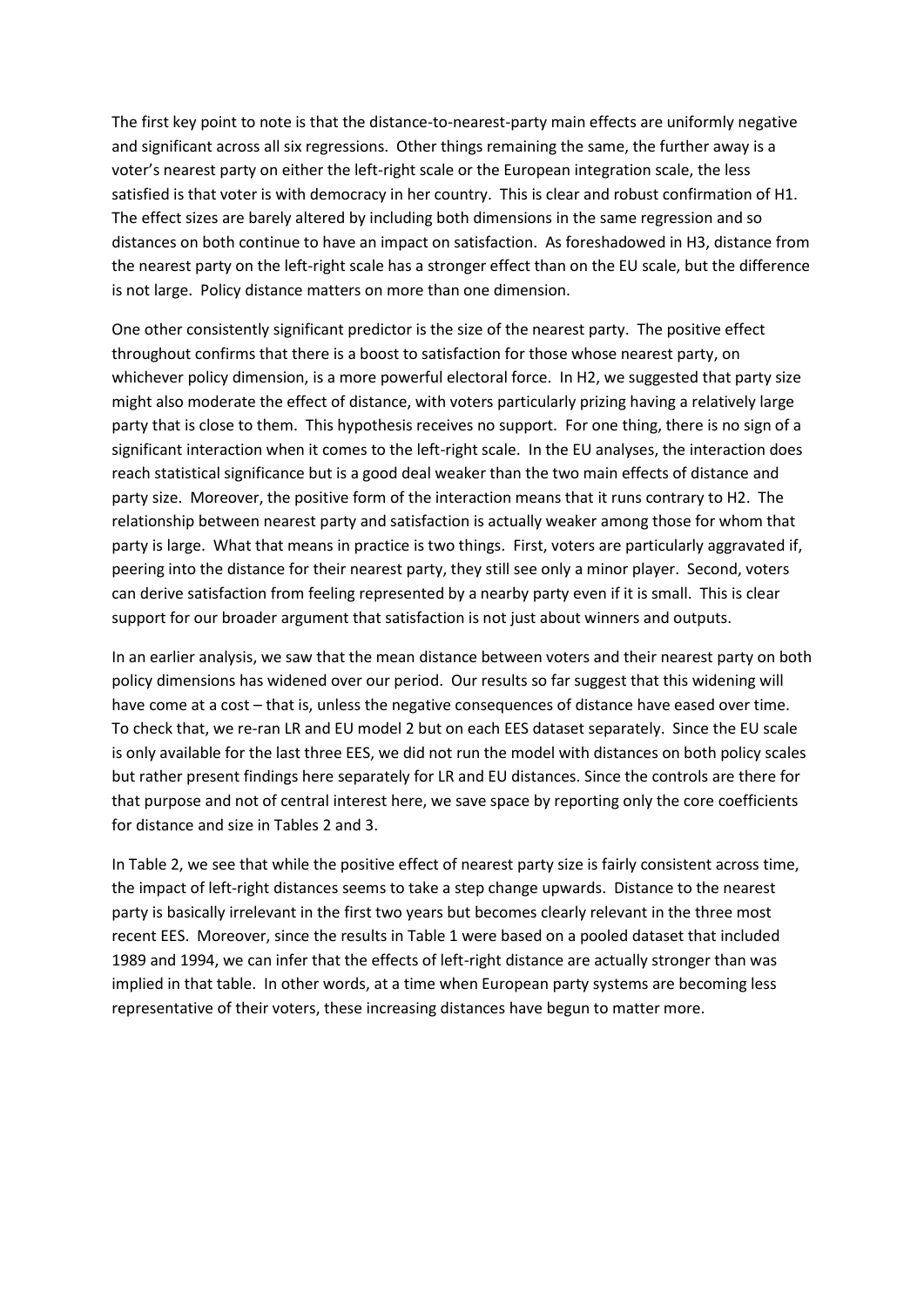# *Table 2 Distance effects from models of satisfaction with democracy based on left-right distances (separate EES)*

|                           | 1989          |       | 1994         |       | 1999         |       | 2004          |       | 2009        |       |
|---------------------------|---------------|-------|--------------|-------|--------------|-------|---------------|-------|-------------|-------|
|                           | B             | s.e.  | В            | s.e.  | B            | s.e.  | B             | s.e.  | B           | s.e.  |
| Distance to nearest party | $-0.013$      | 0.012 | 0.025        | 0.023 | $-0.048**$   | 0.010 | $-0.034**$    | 0.007 | $-0.030**$  | 0.006 |
| Size of nearest party     | $0.004**$     | 0.001 | 0.002        | 0.001 | $0.003**$    | 0.001 | $0.003**$     | 0.001 | $0.001**$   | 0.000 |
| Distance * size           | $-0.000$      | 0.001 | 0.001        | 0.001 | $0.001*$     | 0.001 | $-0.000$      | 0.000 | 0.000       | 0.000 |
| N                         | 8,853         |       | 2,249        |       | 9,229        |       | 18,195        |       | 21,705      |       |
|                           |               |       |              |       |              |       |               |       |             |       |
| Log-Likelihood            | $-10,449.504$ |       | $-2,604.728$ |       | $-9,931.727$ |       | $-19.679.891$ |       | -24,700.030 |       |
| <b>AIC</b>                | 20,927.009    |       | 5,237.456    |       | 19,891.453   |       | 39,387.782    |       | 49,428.061  |       |
| <b>BIC</b>                | 21,026.248    |       | 5,317.511    |       | 19,991.275   |       | 39,497.106    |       | 49,539.855  |       |

note: \*\* p<0.01, \* p<0.05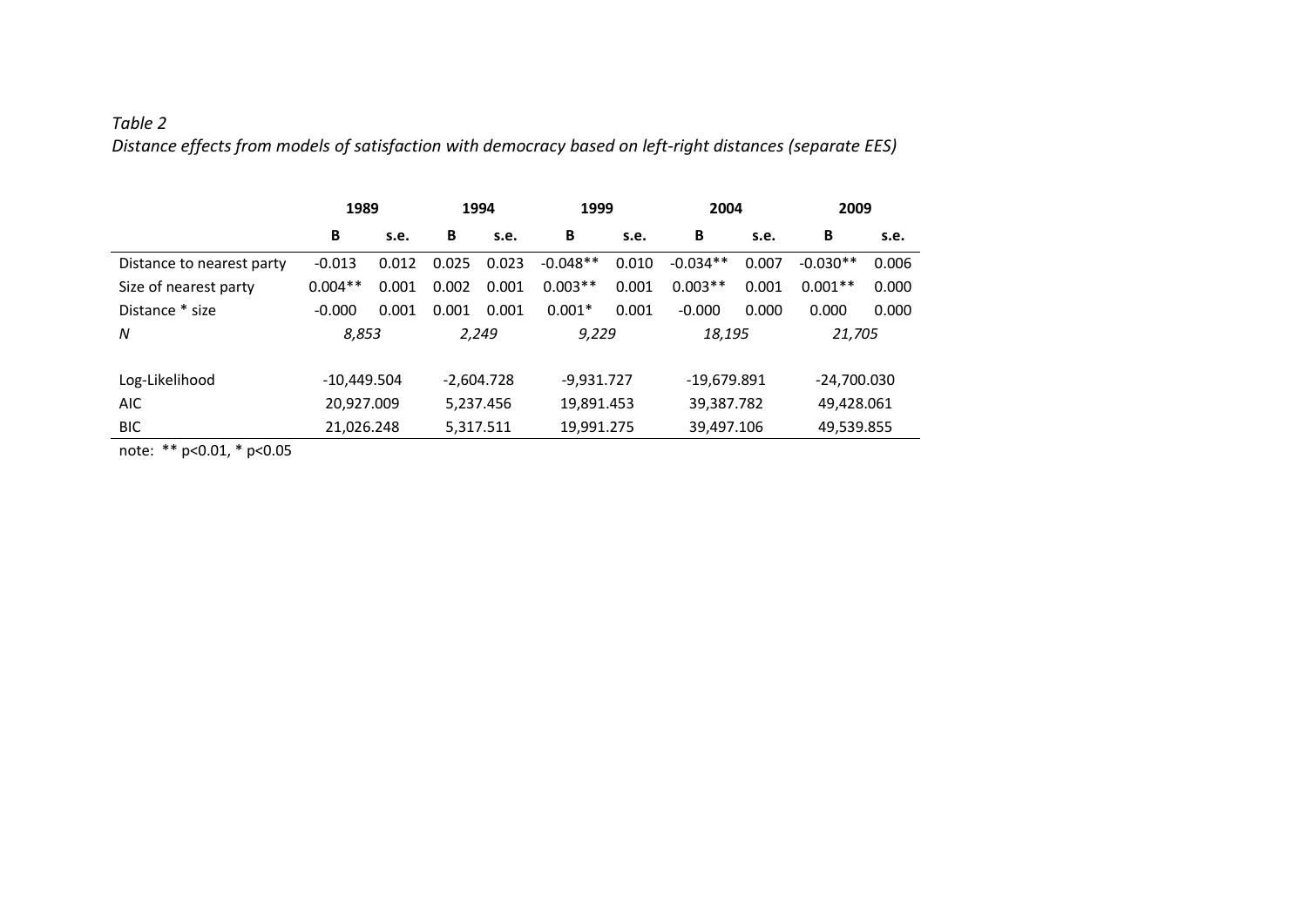Those most recent three EES are also those for which we can run a parallel analysis using the crosscutting European unification dimension. The results – again showing only the coefficients of interest here – are shown in Table 3. Party size again matters throughout, and in contrast to the LR models both as a main effect and in interaction with distance. But more important for present purposes is that the main effect of distance remains resolutely negative and significant. Admittedly, consistent with earlier results and probably reflecting the greater salience of left-right in most if not all EU countries, the effects are generally weaker than those in the corresponding years from Table 2. Yet still we have clear support for H1 even on this less salient dimension. In other words, insofar as voters have views on an issue, they want those views expressed within the party system and are dissatisfied if there is no party to do so.

### *Table 3*

*Distance effects from models of satisfaction with democracy based on EU issue distances (separate EES)*

|                           | 1999       |              | 2004       |               | 2009          |       |  |
|---------------------------|------------|--------------|------------|---------------|---------------|-------|--|
|                           | В          | s.e.         | В          | s.e.          | В             | s.e.  |  |
| Distance to nearest party | $-0.024**$ | 0.007        | $-0.036**$ | 0.005         | $-0.019**$    | 0.004 |  |
| Size of nearest party     | $0.003**$  | 0.001        | $0.003**$  | 0.001         | $0.001**$     | 0.000 |  |
| Distance * size           | $0.001**$  | 0.000        | $-0.000$   | 0.000         | $0.001**$     | 0.000 |  |
| N                         | 7,631      |              | 14,441     |               | 18,779        |       |  |
|                           |            |              |            |               |               |       |  |
| Log-Likelihood            |            | $-8,265.151$ |            | $-15,814.641$ | $-21,556.359$ |       |  |
| <b>AIC</b>                |            | 16,558.302   | 31,657.281 |               | 43,140.718    |       |  |
| <b>BIC</b>                |            | 16,655.462   |            | 31,763.371    | 43,250.485    |       |  |

note: \*\* p<0.01, \* p<0.05

### **6. Conclusion**

Empirical studies in this field have been preoccupied with the median voter. How well are his or her views reflected by the median legislator or by the elected government and its policies? These are reasonable questions but they reflect too narrow a conception of representation – especially if we expect that the quality of representation will influence levels of system support. Maintaining high rates of satisfaction with democracy requires more than keeping the median voter happy. In this article, we show that satisfaction also depends on whether citizens across the ideological spectrum perceive a party as representing them on the dimensions and issues that matter to them. 'Valence' models of satisfaction, focused on government performance and delivery (e.g. Clarke et al., 2004, 301-10), are thus useful but incomplete. Voters derive satisfaction from feeling their views represented, even by smaller parties unlikely to be able to translate those views into policy.

This raises the question of what makes for a more representative party system  $-$  or, in the terms used here, what minimises the distance between voters' and their nearest parties? This calls for a more detailed country-level scrutiny of the institutional and other factors which shape party systems, with the related factors of electoral system proportionality and number of parties likely to be prominent players. Certainly the trend towards ideological convergence and catch-all parties had the potential to leave voters at the margins feeling very remote from the 'representative action'.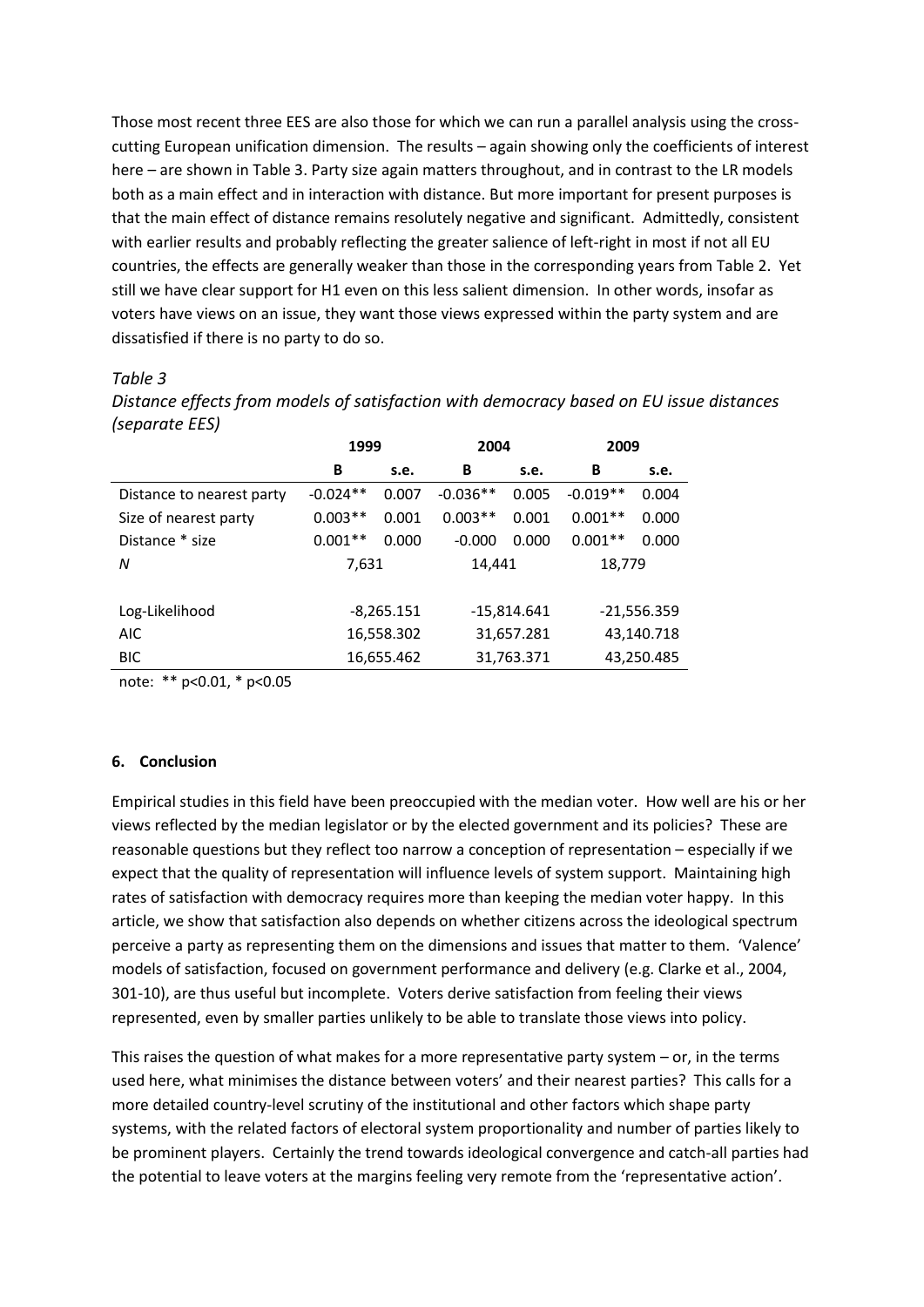Aggregate-level modelling of mean distance could be extended to include mean satisfaction with democracy as an ultimate dependent variable, thus providing an aggregate-level parallel of the analysis presented here.

In this analysis we used time principally as a source of additional data. Trends were not our main focus. That said, there is something striking in the marked upturn in mean distance – and thus the decline in party system representativeness – between 2004 and 2009. While careful analysis has now established quite convincingly that there is no long-term steady decline in variables like satisfaction, engagement and trust, this does not rule out step changes (of the sort often held to have happened in the late 1960s and early 1970s, but largely missed through lack of survey data). The fact that this is a recent development makes it no less significant. Of course, 2009 might simply be a blip. However, the events since and especially the results of the European elections in 2014 tend to suggest otherwise. They are all eerily consistent with the notion of a growing failure of Europe's party systems to cater for the ideological diversity of their citizens. Of course, we should not overstate the case and lapse into 'crisis hyperbole'. Large proportions of citizens nestle comfortably alongside their nearest party, and the effects on satisfaction were not dramatic even among those who do not. Still, as with any ailment, there is no sense in ignoring it until it becomes serious. Those with an interest in maintaining citizens' satisfaction with democracy need also take an interest in the representativeness of their country's party system.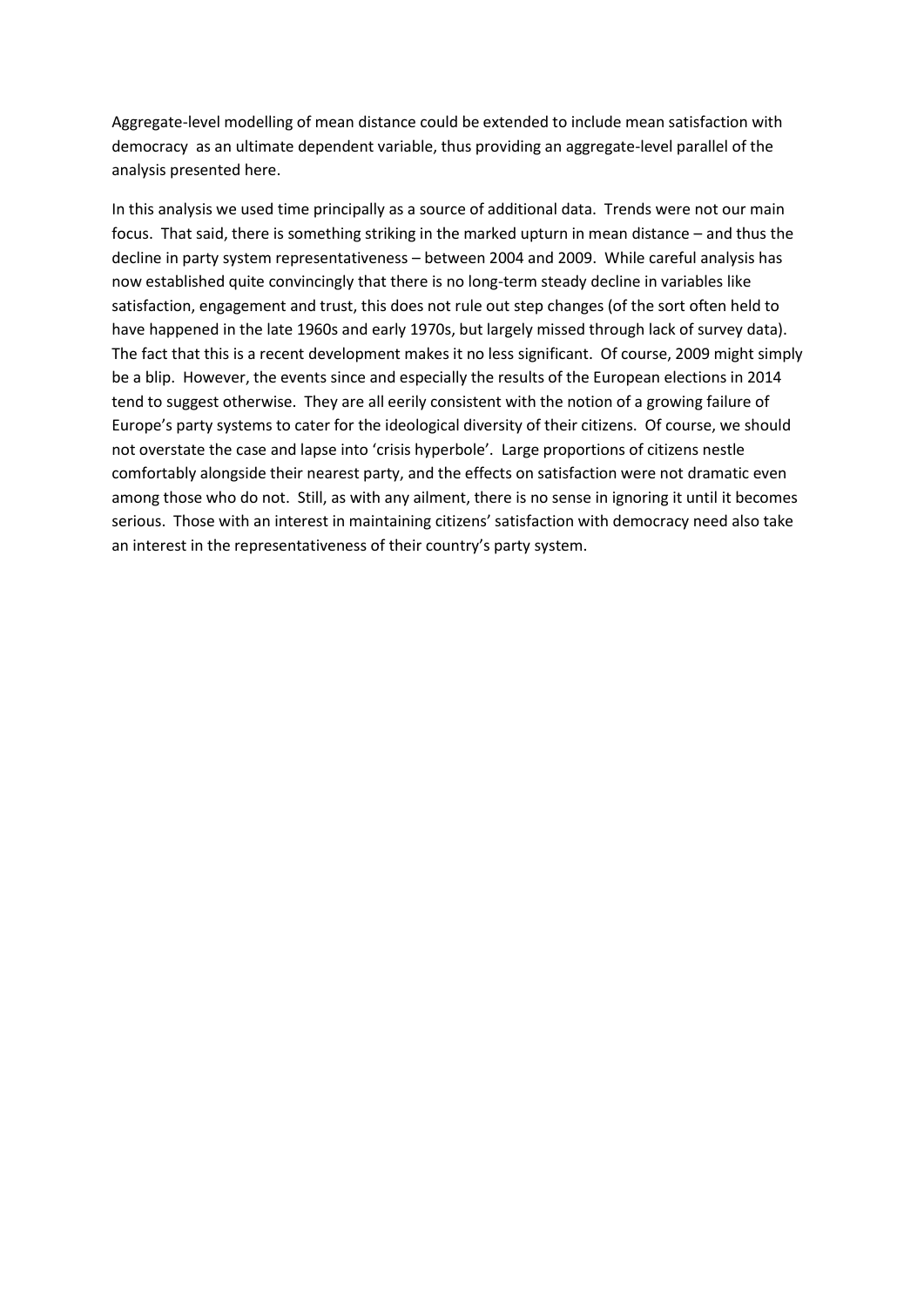### **References**

- Adams, J. and Merrill, S. (1999) 'Modeling Party Strategies and Policy Representation in Multiparty Elections:Why are Strategies so Extreme?', *American Journal of Political Science*, 43 (3), 765– 91.
- Adams, J., Green, J. and Milazzo, C. (2011) 'Has the British Public Depolarized along with Political Elites? An American Perspective on British Public Opinion', *Comparative Political Studies*, 45 (4), 507–30.
- Anderson, C. J. and Guillory, C.A. (1997) 'Political Institutions and Satisfaction with Democracy: A Cross-National Analysis of Consensus and Majoritarian Systems', *American Political Science Review*, 91 (1), 66–82.
- Anderson, C. J. and Tverdova, Y. V. (2001) 'Winners, Losers, and Attitudes about Government in Contemporary Democracies', *International Political Science Review*, 22 (4), 321–38.
- Banducci, S. A., Donovan, T. and Karp, J. A. (2004) 'Minority Representation, Empowerment, and Participation', *Journal of Politics*, 66 (2), 534–56.
- Bara, J. (2010) 'The 2010 Manifestos:Was It Only "The Economy, Stupid"?' Paper presented at the Elections, Public Opinion and Parties Conference, Colchester, 10–12 September.
- Blais, A. and Bodet, M.A. (2006) 'Does Proportional Representation Foster Closer Congruence between Citizens and Policy Makers?', *Comparative Political Studies*, 39 (10), 1243–62.
- Blais, A. and Gélineau, F. (2007) 'Winning, Losing and Satisfaction with Democracy', *Political Studies*, 55 (2), 425–41.
- Brandenburg, H. and Johns, R. (2013), The Declining Representativeness of the British Party System, and Why It Matters*. Political Studies*. doi: 10.1111/1467-9248.12050
- Celis, K. and Childs, S. (2008) 'Introduction:The Descriptive and Substantive Representation of Women: New Directions', *Parliamentary Affairs*, 61 (3), 419–25.
- Clarke, H.D., Sanders,D., Stewart,M. C. and Whiteley, P. (2004) *Political Choice in Britain*. Oxford: Oxford University Press.
- Clarke, H. D., Sanders, D., Stewart, M. C. and Whiteley, P. (2009) *Performance Politics and the British Voter*. Cambridge: Cambridge University Press.
- Constantatos, C. and Perrakis, S. (1997) 'Vertical Differentiation: Entry and Market Coverage with Multiproduct Firms', *International Journal of Industrial Organization*, 16 (1), 81–103.
- Converse, P. E. (1964) 'The Nature of Belief Systems in Mass Publics', in D. E. Apter (ed.), *Ideology and Discontent*.NewYork: Glencoe, pp. 206–61.
- Cox, G.W. (1990) 'Centripetal and Centrifugal Incentives in Electoral Systems', *American Journal of Political Science*, 34 (4), 903–35.
- Dalton, R. J. (1985) 'Political Parties and Political Representation: Party Supporters and Party Elites in Nine Nations', *Comparative Political Studies*, 18 (3), 267–99.
- Denver, D., Carman, C. and Johns, R. (2012) *Elections and Voters in Britain*, third edition. Basingstoke: Palgrave Macmillan.
- Downs, A. (1957) *An Economic Theory of Democracy*. NewYork: Harper.
- Gallagher, M. (1991) 'Proportionality, Disproportionality and Electoral Systems', *Electoral Studies*, 10 (1), 33–51.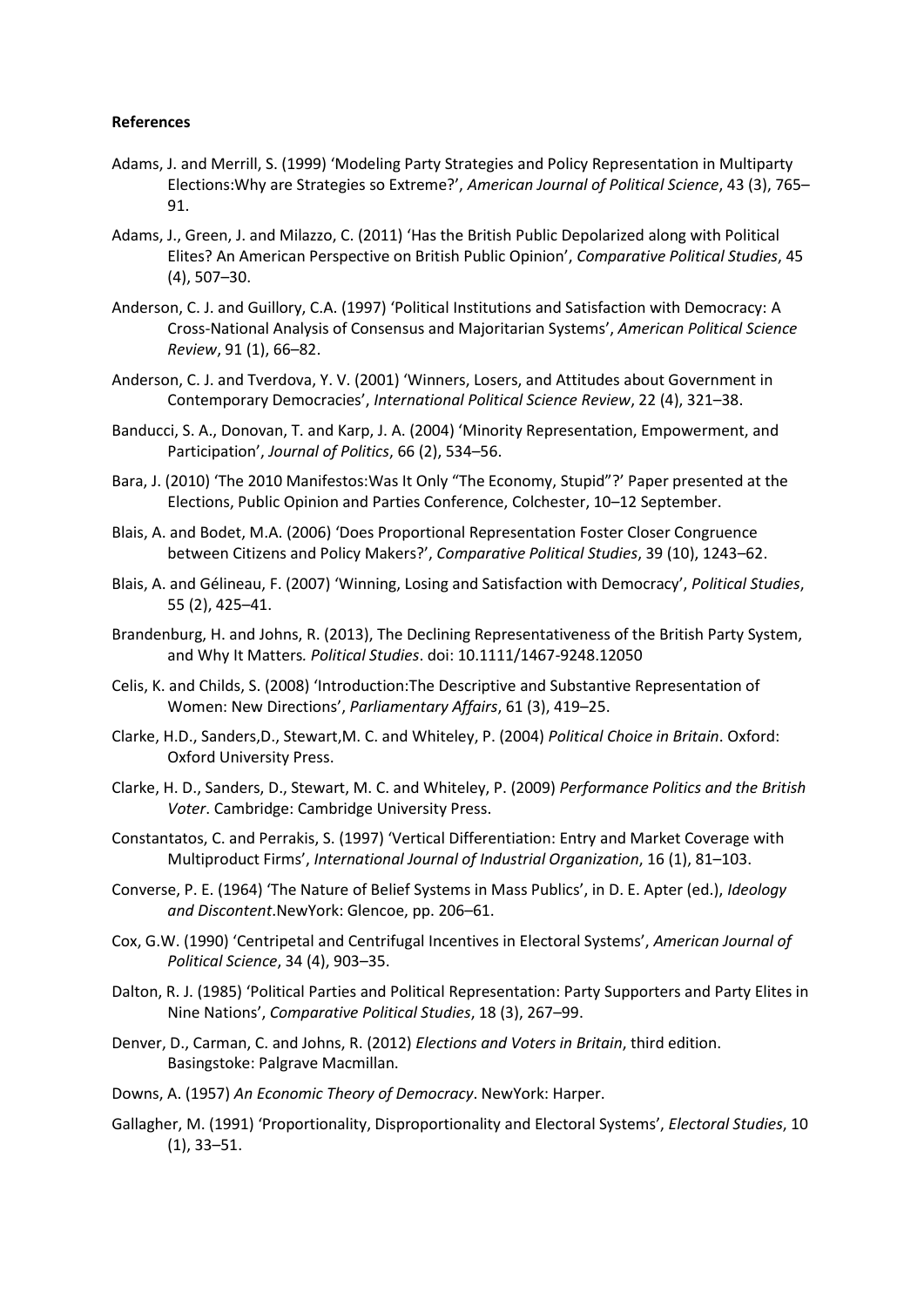- Golder, M. and Stramski, J. (2010) 'Ideological Congruence and Electoral Institutions', *American Journal of Political Science*, 54 (1), 90–106.
- Green, J. (2007) 'WhenVoters and Parties Agree:Valence Issues and Party Competition', *Political Studies*, 55 (3), 629–55.
- Hotelling, H. (1929) 'Stability in Competition', *Economic Journal*, 39 (153), 41–57.
- Huber, J. D. and Powell, G. B. Jr (1994) 'Congruence between Citizens and Policymakers in Two Visions of Liberal Democracy',*World Politics*, 46 (3), 291–326.
- Kirchheimer, O. (1966) 'The Transformation of Western European Party Systems', in J. LaPalombara and M. Weiner (eds),
- *Political Parties and Political Development*. Princeton NJ: Princeton University Press, pp. 177–200.
- Krosnick, J.A. (1991) 'Response Strategies for Coping with the Cognitive Demands of Attitude Measures in Surveys', *Applied Cognitive Psychology*, 5 (2), 213–36.
- Lancaster, K. (1975) 'Socially Optimal Product Differentiation', *American Economic Review*, 65 (4), 567–85.
- Langer, E. J. and Rodin, J. (1976) 'The Effects of Choice and Enhanced Personal Responsibility for the Aged', *Journal of Personality and Social Psychology*, 34 (2), 191–8.
- Laver, M. (2011) 'Why Vote-Seeking Parties May Make Voters Miserable', *Irish Political Studies*, 26 (4), 489–500.
- Laver, M. and Sergenti, E. (2012) *Party Competition:An Agent-Based Model*. Princeton NJ: Princeton University Press.
- Lühiste, K. (2013), Social Protection and Satisfaction with Democracy: a Multi-level Analysis. Political Studies, online early, doi: 10.1111/1467-9248.12080.
- Mansbridge, J. (2003) 'Rethinking Representation', *American Political Science Review*, 97 (4), 515–28.
- Marris, R. and Mueller, D. C. (1980) 'The Corporation, Competition, and the Invisible Hand', *Journal of Economic Literature*, 18 (1), 32–63.
- Miller,W. E. and Stokes, D. E. (1963) 'Constituency Influence in Congress', *American Political Science Review*, 57 (1), 45–56.
- Miller, W. E., Pierce, R., Thomassen, J., Herrera, R. and Holmberg, S. (1999) *Policy Representation in Western Democracies*. Oxford: Oxford University Press.
- Pitkin, H. F. (1972) *The Concept of Representation*. Berkeley CA: University of California Press.
- Powell, G. B. (2000) *Elections as Instruments of Democracy*. New Haven CT: Yale University Press.
- Powell, G. B. (2004) 'Political Representation in Comparative Politics', *Annual Review of Political Science*, 7, 273–96.
- Ryan, R. M. and Deci, E. L. (2000) 'Self-Determination Theory and the Facilitation of Intrinsic Motivation, Social Development, andWell-Being', *American Psychologist*, 55 (1), 68–78.
- Scheibehenne, B., Greifeneder, R. and Todd, P. M. (2010) 'Can There Ever Be Too Many Options? A Meta-analytic Review of Choice Overload', *Journal of Consumer Research*, 37 (3), 409–25.
- Schmitt, H. and Thomassen, J. (eds) (1999) *Political Representation and Legitimacy in the European Union*. Oxford: Oxford University Press.
- Shaked, A. and Sutton, J. (1987) 'Product Differentiation and Industrial Structure', *Journal of Industrial Economics*, 36 (2), 131–46.